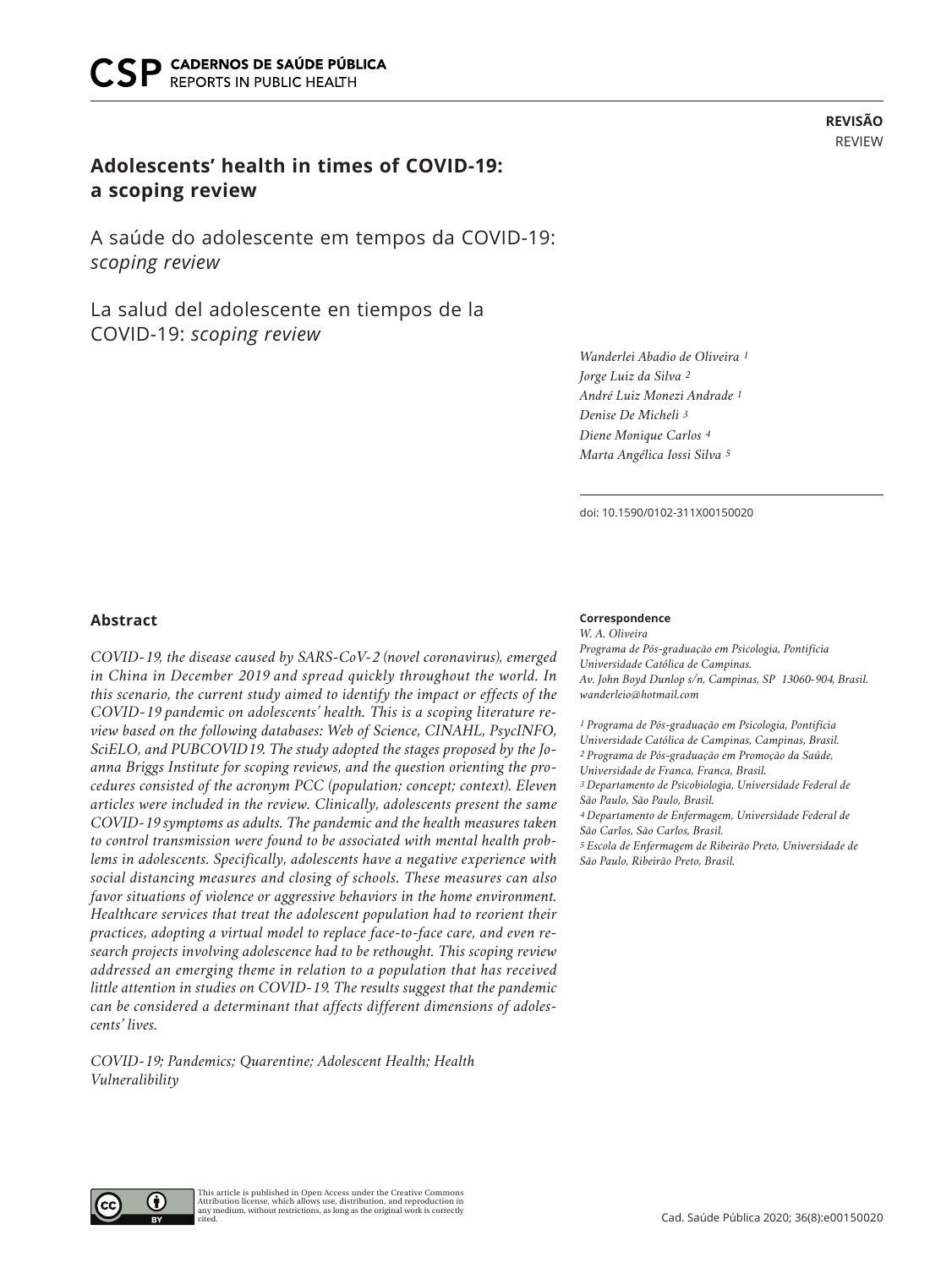## **Introduction**

Adolescence is a period of development marked by biological, psychological, and social changes. The characteristics of this life phase are complex, and multiple approaches seek to respond to and describe this period of the life cycle situated between childhood and adulthood. One way to demarcate adolescence is based on age. A current discussion by European and Australian researchers suggests that the chronological definition of adolescence should be expanded, compared to demarcations from past decades, and now including the period from 10 to 24 years 1. The age expansion tends to correct distortions in previous definitions, including social changes and the resulting need for prolonged investments in healthcare for this population.

These aspects influence policies and programs in adolescents' health, and in Brazil's case they are exemplified by the School Health Program, launched in 2007, and by the National Policy for Comprehensive Healthcare for Adolescents and Youth for the promotion, protection, and recovery of health in 2010 2. The interventions stemming from these documents emphasize the importance of not viewing the adolescent (and the process of transitioning into adolescence) as problems, but as a window of opportunities for a subject in development inserted in social, cultural, and collective contexts 2. The most widely explored topics in health promotion or health education activities with adolescents involve mental health, sexual and reproductive health, oral health, and violence 2. According to the scientific literature, interventions in this population group should respond to the needs of adolescents as protagonists in the initiatives 3.

COVID-19, the disease caused by SARS-CoV-2 and that emerged in late 2019 in Wuhan, China, was declared by the World Health Organization (WHO) as the sixth public health emergency that required attention as a pandemic 4. The health measures to control transmission and guarantee the population's protection, flatten the transmission curve, and prevent the health services' collapse altered people's daily lives 5,6. Specifically, according to the WHO, the closing of teaching institutions as a measure to contain COVID-19 cases removed 1.5 billion children and adolescents from schools 7. Schools closed, tests and exams postponed, and suspension of academic semesters and school years have interrupted the students' routines, and confinement at home can trigger fears, uncertainties, and anxiety in adolescents, besides social distancing from their classmates and friends, issues that affect their well-being and quality of life and increase their vulnerability to different forms of violence at home 8.

Although COVID-19 affects all people regardless of age, socioeconomic status, sex, and ethnicity, vulnerability to the disease is closely related to social determinants of the health-disease process. This vulnerability increases according to living conditions, financial instability, and lack of access to essential services such as health, education, and social protection 9. Many adolescents thus experience conditions of high vulnerability, especially on the outskirts of large cities. Dealing with a new disease and pandemic requires considering the perceptions, meanings assigned to the disease, health, and risk, culture, access to prevention, care, and treatment, all aspects that are present in the approach to adolescents 9. In this scenario, the current study aimed to perform a scoping review to identify the impacts or effects of the COVID-19 pandemic on adolescents' health.

### **Method**

#### **Type of study**

This is a systematic literature review of the scoping review type. Taking an exploratory approach, a scoping review aims to identify and summarize scientific evidence on emerging questions, serving as a preliminary exercise for performing a systematic review 10. What follows is an appropriate protocol for each database consulted, to identify eligible studies. In the case of this study, the scoping review model is valid, since some specific questions related to adolescents' health and the current COVID-19 pandemic are still not clear.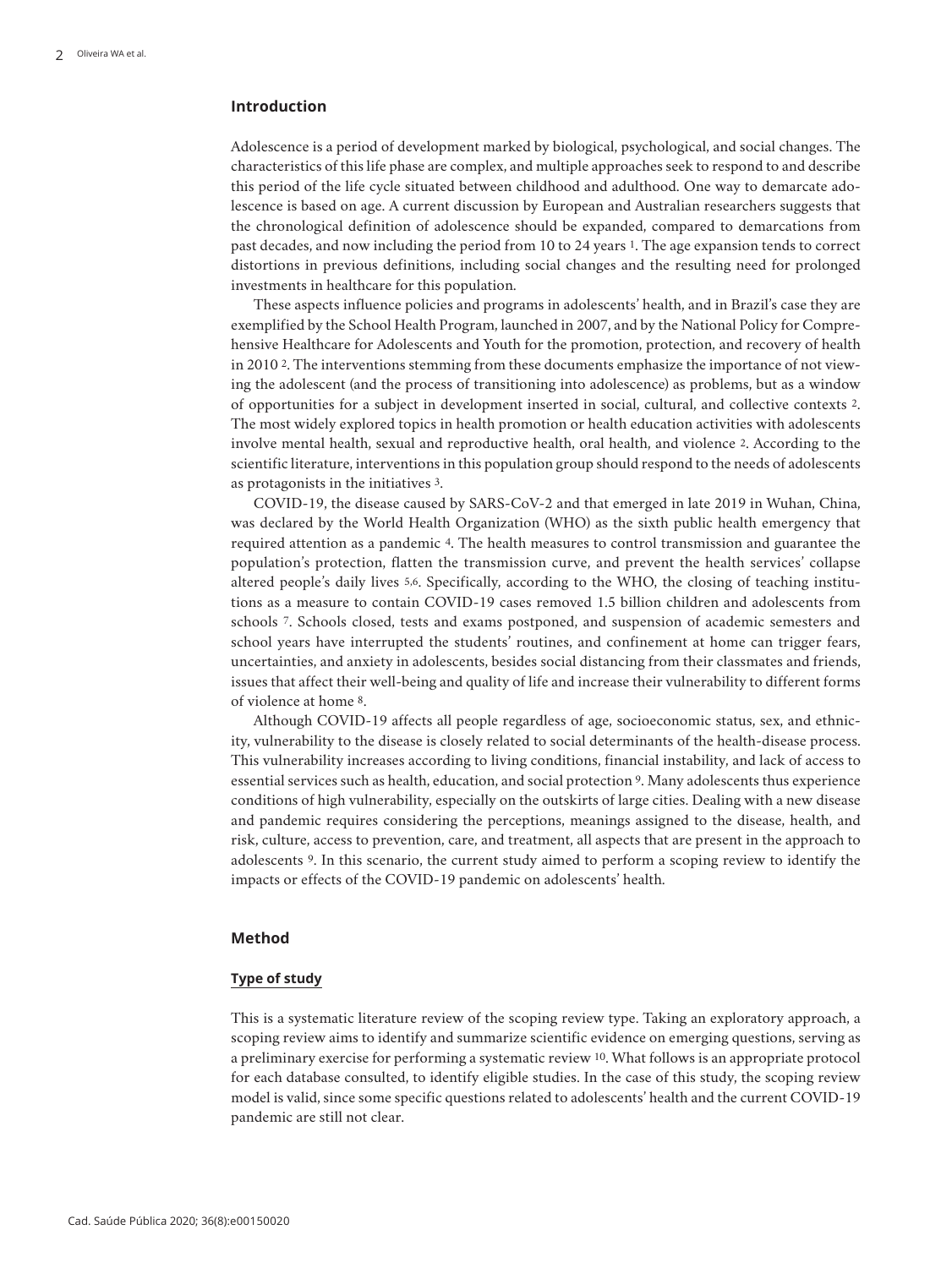### **Methodological procedures**

The following steps were adopted, proposed by the Joanna Briggs Institute for scoping reviews: development of the title, objective, and underlying question; definition of the studies' inclusion and exclusion criteria; selection of data sources; collection and organization of results; and presentation of the review 10. The titles were reviewed for adequacy to the study's conclusion. The review's procedures were performed by two independent researchers, who met to reach consensus in cases of disagreement on the articles' inclusion or exclusion in the review. The review was performed in May 2020.

#### **Underlying question**

This is the research question that orients all the procedures in the scoping review. It thus followed the acronym PCC (P = population; C = concept; C = context) <sup>10</sup> to define the following underlying question: "What are the COVID-19 pandemic's impacts or effects on adolescents' health?".

#### **Inclusion and exclusion criteria**

As for the study population, the review included studies on adolescents or that recorded data on this group. We used the age frame proposed by researchers from the Centre for Adolescent Health (Melbourne, Australia), which recommends demarcating adolescence from 10 to 24 years of age 1. The central concept or target phenomenon provided for the selection of studies on the impacts and effects in the context of the COVID-19 pandemic. The following were also inclusion criteria: qualitative and quantitative scientific articles; results of literature reviews; theoretical studies; and publications in Portuguese, English, or Spanish. Studies were excluded that focused on other life phases (children or elderly, for example), besides and letters to editors or points of view. No time limit was set in advance. However, given the current nature of the pandemic, only studies from 2020 were considered.

#### **Selection of data sources**

The following databases were selected for consultation: Web of Science, CINAHL, PsycINFO, SciELO, and the PUBCOVID19 platform, which covers articles published on COVID-19 and indexed in PubMed and EMBASE. The selection of these databases is based on their multidisciplinary reach and specificity of some areas, such as health, for example.

### **Data collection and organization**

Initially, for recognition of the descriptors or keywords related to COVID-19, a nonsystematic search was conducted in PUBCOVID19 and Web of Science. This exercise showed that the words used most extensively for indexing studies on the current pandemic context were: "COVID-2019", "SARS-CoV-2", "coronavirus", and "severe acute respiratory syndrome coronavirus-2". To demarcate the target population, the following terms were included: "adolescence" and "adolescent". The terms "health" and "mental health" were also included in the cross-analysis to cover the COVID-19 pandemic's possible impact on these dimensions. The combination of search terms used the Boolean terms AND and OR. In SciELO, the terms were also used in Portuguese. For example, in Web of Science the following cross-analyses were performed: coronavirus OR "severe acute respiratory syndrome coronavirus-2 AND adolescence" OR "adolescent AND health" OR "mental health". In the PUBCOVID19 platform, the articles are organized in thematic areas, and only the areas "child" and "mental health" yielded results on adolescents.

The study followed the PRISMA guidelines (*Preferred Reporting Items for Systematic Reviews and Meta-Analyses*) to systematize the studies' inclusion 11. Figure 1 shows the flow in this process, following the model proposed by the Joanna Briggs Institute for scoping reviews.

To extract the data included in the review, two independent researchers used an Excel (https:// www.microsoft.com) spreadsheet to complete the following information: authors, periodical, year of publication, country where the study was conducted, study's objective, population/sample,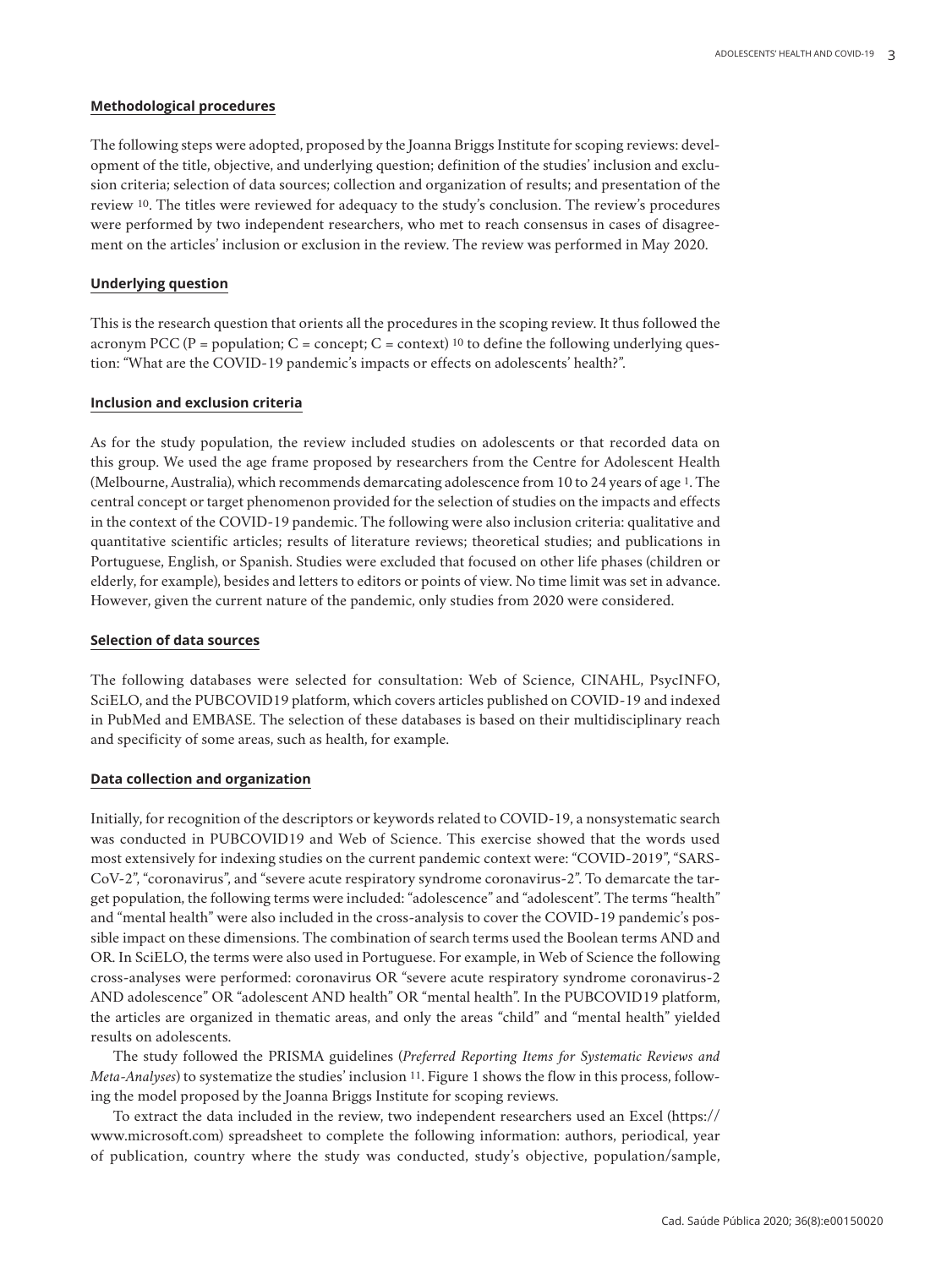### **Figure 1**

Flowchart of the scoping review process (PRISMA).



methodological design, and main results. One study published in French was excluded. The sample also excluded, in the first selection stage, letters to the editors or points of view, which were the majority of the publications. No information was identified on financing of the studies, which prevented assessment of this issue. The reviewed results are presented in table and narrative formats on bibliometric aspects and that respond to the underlying question in the scoping review.

### **Ethical aspects**

Literature review studies do not acquire approval by institutional review boards. However, it is important for this type of study to faithfully reproduce the original studies' data and to cite all the references of the consulted studies and to apply scientific rigor to the data treatment. The current study complied with these ethical aspects.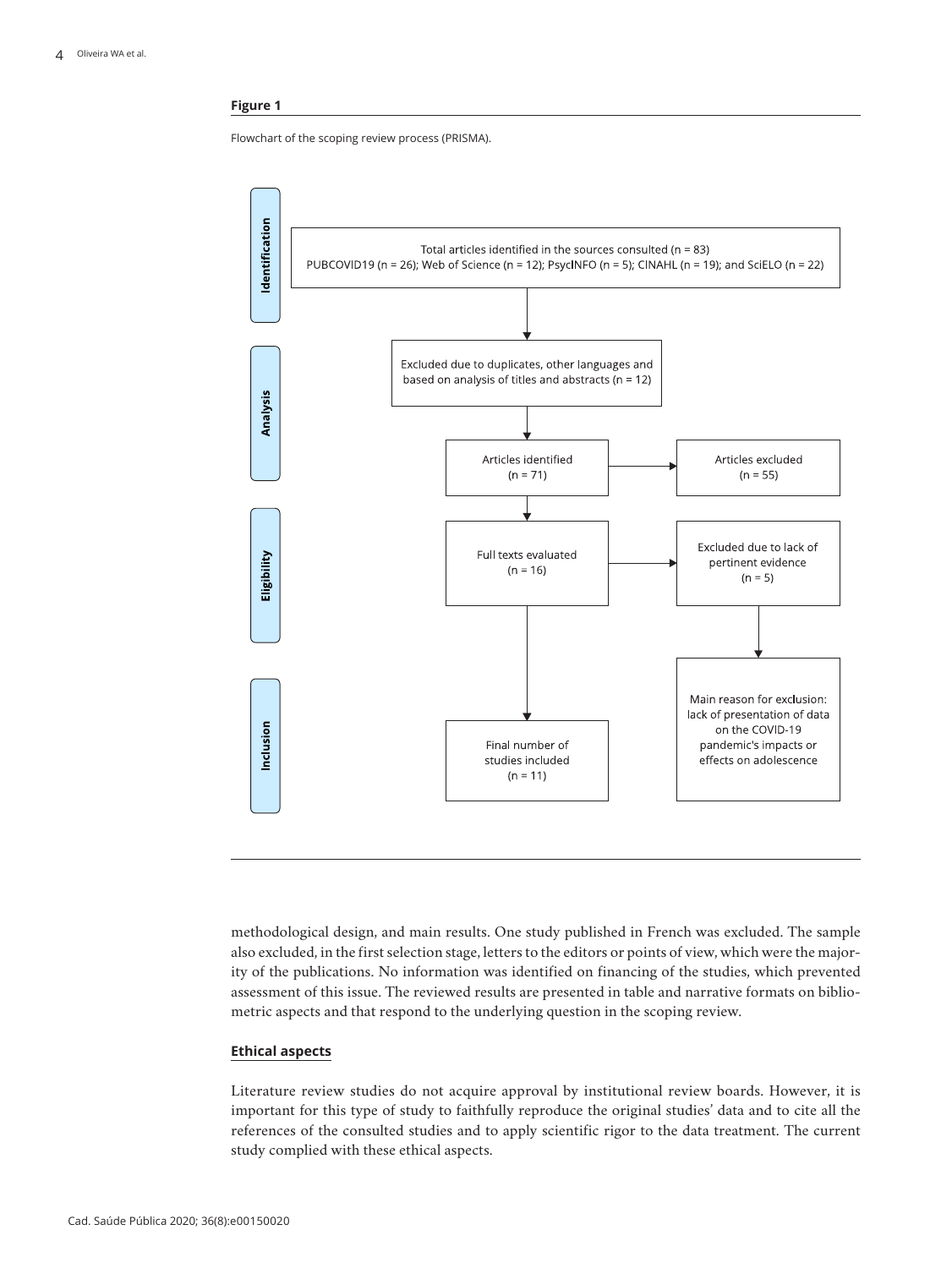### **Results**

After evaluation and selection, 11 scientific articles were included in the scoping review. The small number of articles identified in the initial search and included in the study may be explained by the current nature and limited scientific output on COVID-19 focusing on adolescence, which is an existing gap, considering the proportional amounts of studies addressing other age brackets, such as children and the elderly. The review included ten studies in English and one in Portuguese, all published in 2020. The United States was the country with the largest share of the articles (45.4%). Box 1 shows the studies' data.

In clinical terms, the COVID-19 pandemic has many nuances to be explored. In relation to respiratory diseases in adolescents, there is still no consensus on the risks, although the data collected in adults indicate that asthma is a risk factor for COVID-19 morbidity and mortality 12. Physicians and families should monitor the control of asthma in adolescents given the uncertainties concerning this condition in relation to COVID-19 13. Asthmatic adolescents can also maintain their prescribed medication and augment hand hygiene and social distancing 12.

One of the reviewed studies presented the state-of-the-art on clinical, diagnostic, therapeutic, and prognostic aspects in children and adolescents 13. The authors found that the majority of patients presented clinical symptoms, especially fever and cough 13. Only one case of severe infection required assisted ventilation 13. The prognosis was largely good in the studies, and only one death was reported in the age bracket from 10 to 19 years 13.

Another study, reviewing the case of two adolescents with orbital cellulitis (inflammation of the eye tissues behind the orbital septum), sinusitis, and SARS-CoV-2 infection, indicated a temporal association and the absence of previous chronic symptoms in the two adolescents 14. The authors suggested the possibility that secondary respiratory congestion caused by COVID-19 aggravated the orbital cellulitis, in one case leading to intracranial spread with subsequent epidural abscess 14.

Mental health is determined by multiple factors, including the COVID-19 pandemic. A crosssectional epidemiological study in China found a high prevalence of depressive symptoms (43.7%) and anxiety (37.4%) as well as a combination of these symptoms (31.3%) associated with the pandemic in the general population 15. Female gender was the largest risk factor for depressive symptoms or anxiety. Awareness-raising on COVID-19 (access to information, knowledge on the illness process, and preventive measures) was considered a protective factor against depressive symptoms or anxiety 15.

A study in a sample of 584 Chinese adolescents and young adults two weeks after WHO declared COVID-19 a pandemic found that 40.4% were prone to psychological problems and that 14.4% already manifested symptoms of post-traumatic stress disorder 16. According to the authors, the fact that COVID-19 had been declared a pandemic, alongside an increase in information on the disease and an overload of news on cases of infection and death, influenced the participants' mental health 16.

The pandemic can also cause irritability and fear that family members may become infected. Analyzing the changes caused by puberty and social distancing (closing of schools and no activity involving peer interaction, for example) mean that adolescents have a negative assessment of their own status in the group and interpersonal relations 8. These two aspects are essential in adolescence, which normally involves a tendency towards alienation from the family and closer engagement with peers. However, the pandemic can cause frustration, irritation, emotional disconnect, nostalgia, and boredom due to social distancing 8.

On social distancing specifically, a cross-sectional survey found that adolescents tend to adhere to the measure 17. The adolescents justified this tendency on personal grounds (fear of getting sick) and social grounds, including recognition that social distancing is a collective responsibility and that it helps guarantee that other people will not become infectd 17. In the study, when social distancing occurred to prevent personal contamination or to avoid social judgments, there were more reports of anxiety. Cases in which friends asked the adolescents to social-distance, there were also reports of depressive symptoms 17.

Meanwhile, vulnerability to domestic violence in the family context can also increase during social distancing. Since schools have been closed, adolescents may be in closer proximity to abusive parents who use physical punishment to control unwanted behaviors 7. Adolescents may also become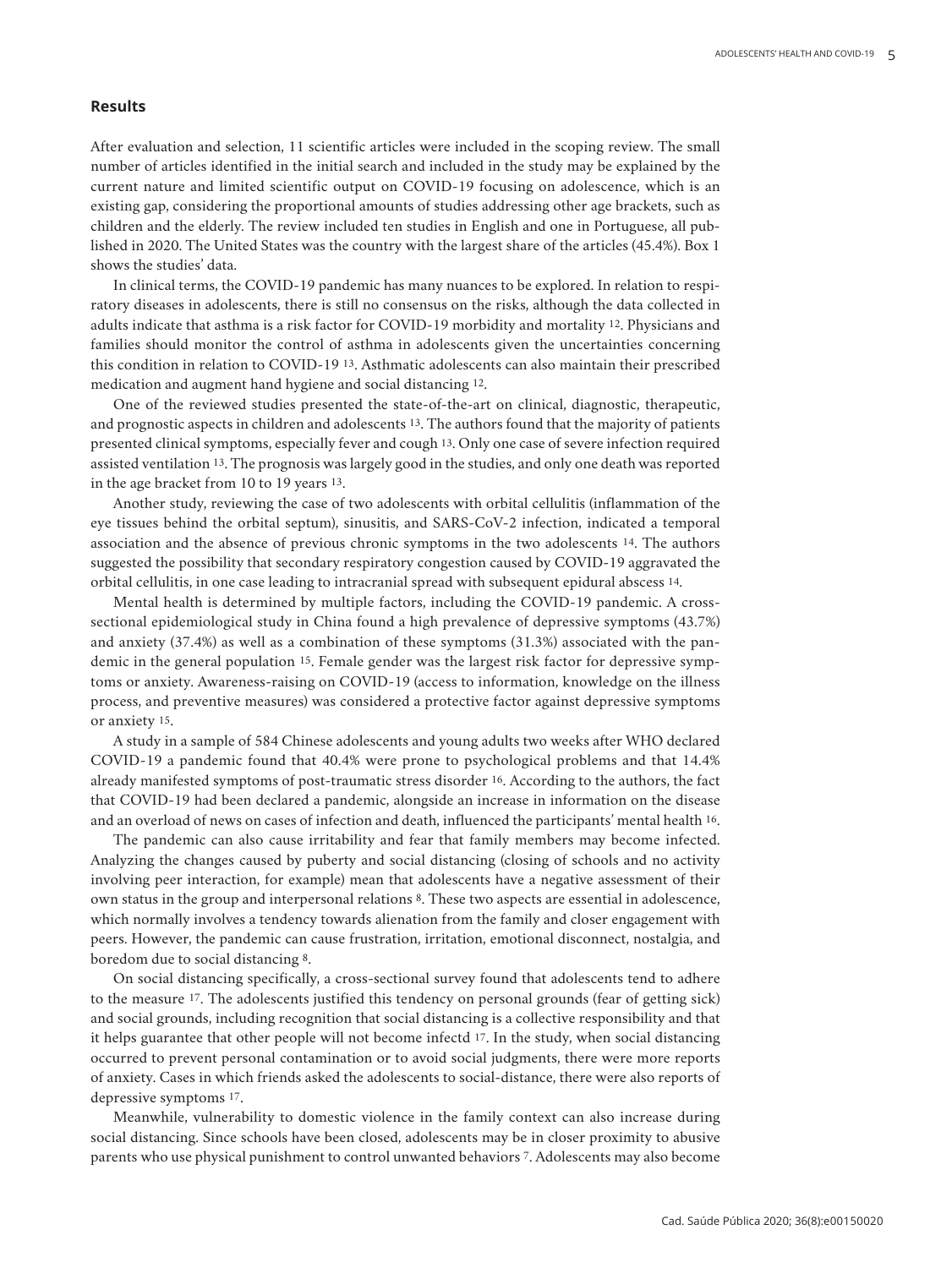### **Box 1**

Characteristics, objectives, and main results of studies in the review.

| Reference<br>(year)                     | Journal                                         | Country    | Design                     | Population/<br>Sample                  | Objective                                                                                                                                                                   | <b>Main results</b>                                                                                                                                                                                                                                                 |
|-----------------------------------------|-------------------------------------------------|------------|----------------------------|----------------------------------------|-----------------------------------------------------------------------------------------------------------------------------------------------------------------------------|---------------------------------------------------------------------------------------------------------------------------------------------------------------------------------------------------------------------------------------------------------------------|
| Zhow et<br>al. 15 (2020)                | European<br>Child &<br>Adolescent<br>Psychiatry | China      | Cross-<br>sectional        | 8,079<br>adolescents                   | Assess prevalence<br>rate and<br>sociodemographic<br>correlates of<br>depressive symptoms<br>and anxiety in Chinese<br>adolescents affected<br>by COVID-19.                 | High prevalence of depressive symptoms<br>and anxiety in adolescents. Female<br>gender was the main risk factor for<br>symptoms. Psychological health<br>problems were associated negatively<br>with level of awareness on COVID-19.                                |
| Abrams &<br>Szefer 12<br>(2020)         | Journal of<br>Pediatrics                        | <b>USA</b> | Theoretical                |                                        | Provide an overview<br>of COVID-19 and<br>pediatric asthma.                                                                                                                 | Still not possible to state categorically<br>that asthma is a clinical factor for<br>morbidity and mortality from COVID-19<br>in adolescence.                                                                                                                       |
| Barney et<br>al. 18 (2020)              | Journal of<br>Adolescent<br>Health              | <b>USA</b> | Report of an<br>experience | ÷,                                     | Describe the<br>transition from a<br>face-to-face service to<br>a telemedicine service.                                                                                     | Describes the implementation of a<br>virtual medical care service. The study<br>found that overall health, mental<br>health, and sexual and reproductive<br>health issues could be managed by<br>telemedicine.                                                      |
| Castagnoli<br>et al. $13$<br>(2020)     | <b>JAMA</b><br>Pediatrics                       | Italy      | Systematic<br>review       | 18 articles                            | Assess reported<br>pediatric cases (children<br>and adolescents) of<br>SARS-CoV-2 infection.                                                                                | Fever and cough were the main<br>COVID-19 symptoms in children and<br>adolescents. Only one case required<br>assisted ventilation, and there was<br>only one documented death in the age<br>bracket from 10 to 19 years.                                            |
| Turbin et<br>al. 14 (2020)              | Orbit                                           | <b>USA</b> | Case study                 | 2 cases                                | Present two cases of<br>adolescents with orbital<br>cellulitis, sinusitis, and<br>SARS-CoV-2 infection.                                                                     | Temporal association and the absence<br>of chronic symptoms in the two<br>adolescents suggest the possibility<br>that COVID-19 aggravated the orbital<br>cellulitis.                                                                                                |
| Hightow-<br>Weidman et<br>al. 20 (2020) | AIDS and<br><b>Behavior</b>                     | <b>USA</b> | Theoretical                | 7 proposals for<br>clinical trials     | Discuss alterations<br>caused by COVID-19<br>in studies conducted<br>by the Adolescent<br><b>Trials Network for HIV</b><br>Interventions.                                   | Studies and interventions in young<br>people at risk or living with HIV, affected<br>by the situation with the COVID-19<br>pandemic.                                                                                                                                |
| Liang et<br>al. 16 (2020)               | Psychiatric<br>Quarterly                        | China      | Cross-<br>sectional        | 584 adolescents<br>and young<br>adults | Assess the mental<br>health status of<br>adolescents and<br>young adults<br>two weeks after<br>announcement of the<br>COVID-19 pandemic<br>by World Health<br>Organization. | 40.4% of participants were prone to<br>psychological problems and 14.4%<br>presented symptoms of post-traumatic<br>stress disorder. Study inferred that<br>infectious diseases like COVID-19<br>can influence the mental health of<br>adolescents and young adults. |

(continues)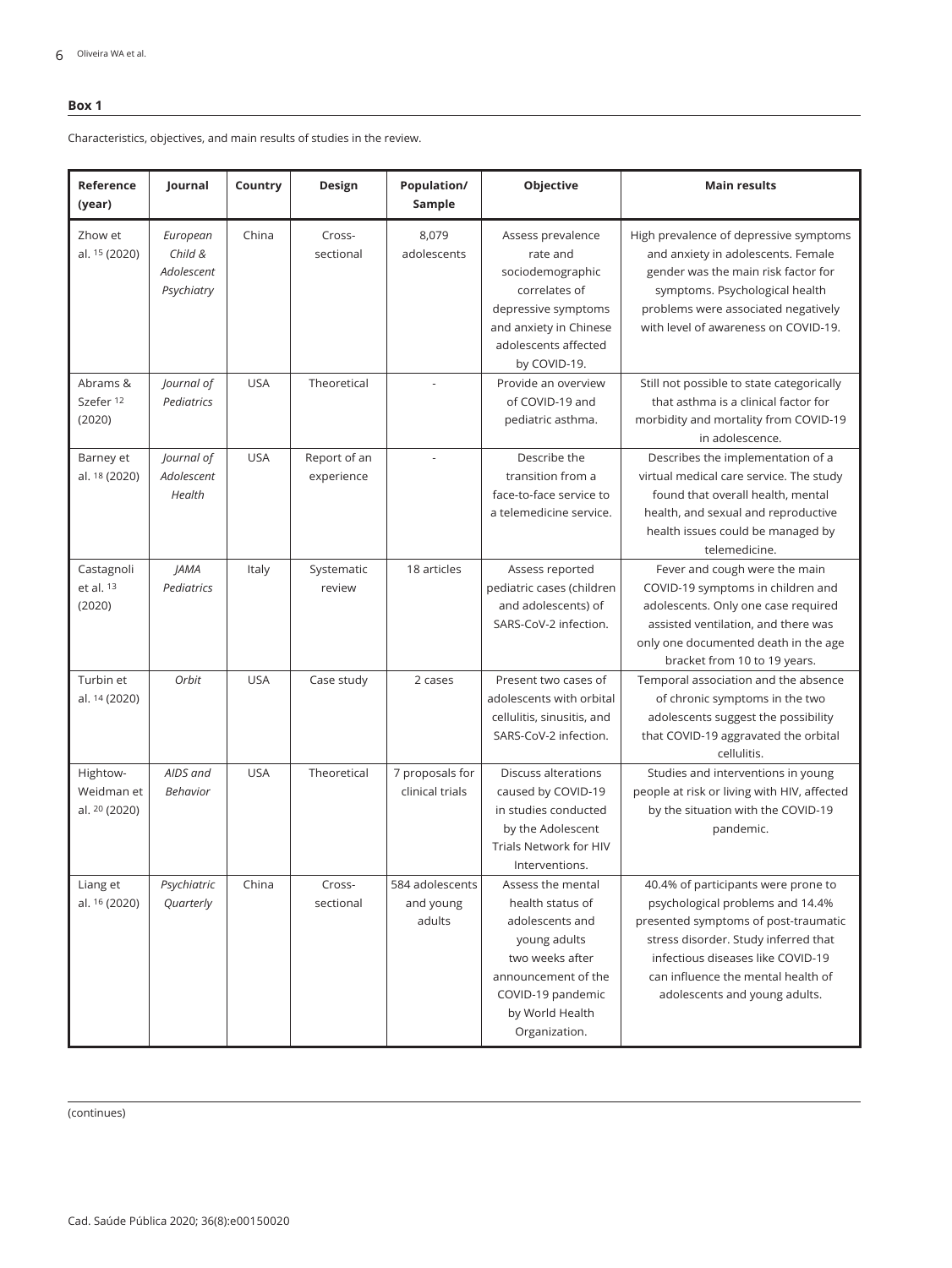| Reference<br>(year)               | Journal                                              | Country       | Design              | Population/<br>Sample | Objective                                                                                                                                                  | <b>Main results</b>                                                                                                                                                                                                              |
|-----------------------------------|------------------------------------------------------|---------------|---------------------|-----------------------|------------------------------------------------------------------------------------------------------------------------------------------------------------|----------------------------------------------------------------------------------------------------------------------------------------------------------------------------------------------------------------------------------|
| Imran et<br>al. 8 (2020)          | Pakistan<br>Journal of<br>Medical<br><b>Sciences</b> | Pakistan      | Theoretical         |                       | Analyze the mental<br>health vulnerability<br>of children and<br>adolescents during<br>the COVID-19<br>pandemic.                                           | Study found the impact on development<br>and self-identity process in adolescents<br>that depend on peer groups, in<br>opposition to greater proximity with<br>the family, which is favored by social<br>distancing.             |
| Oosterhoff<br>et al. 17<br>(2020) | Journal of<br>Adolescent<br>Health                   | <b>USA</b>    | Cross-<br>sectional | 683 adolescents       | Examine the<br>motivations,<br>involvement, and<br>psychosocial health<br>of adolescents during<br>social distancing.                                      | Adolescents display relatively strong<br>involvement with social distancing,<br>and motivations were related to<br>social responsibility and concern over<br>transmission to others.                                             |
| Carlotti et<br>al. 19 (2020)      | Clinics                                              | <b>Brazil</b> | Narrative<br>review |                       | Verify epidemiological,<br>clinical, laboratory,<br>and therapeutic<br>aspects of COVID-19<br>in critical pediatric<br>patients, including<br>adolescents. | Prioritization for intensive care to<br>produce a report aimed at standardizing<br>care for severely ill children and<br>adolescents. Includes a flowchart to<br>orient healthcare professionals in triage<br>of critical cases. |
| Marques et<br>al. 7 (2020)        | Cadernos<br>de Saúde<br>Pública                      | <b>Brazil</b> | Theoretical         |                       | Present an overview<br>of violence against<br>women, children,<br>and adolescents<br>during the COVID-19<br>pandemic.                                      | Health measures to control coronavirus<br>transmission may increase adolescents'<br>vulnerability to violence in the home<br>environment.                                                                                        |

more irritable due to restrictions on their mobility and the impossibility of spending time with their friends. This reality may result in aggressive behaviors or disobedience and an increase in virtual contact with friends via digital technologies 7. Family contact may also increase the tensions in interpersonal relations and favor the emergence of preexisting mental disorders 7.

The health measures to control SARS-CoV-2 transmission changed the health services' routine, as occurred in the Adolescent and Young Adult Medicine Clinic at University of California, San Francisco (United States). Researchers reported the rapid transition from face-to-face care to virtual care 18. The study described the steps followed by the team and each professional. The most frequent challenges were resistance or discomfort by adolescent users in adhering to the new treatment proposal 18. The general adolescent health problems that are easier to address by telemedicine include follow-up of chronic headache, skin problems, and some musculoskeletal complaints 18. Follow-up of mood disorders, maintenance of medication for attention deficit/hyperactivity disorder, orientation on sexual and reproductive health, and monitoring of eating disorders were also perceived as easily managed via telemedicine 18.

Concerning the logic of treatment protocols, a Brazilian study attempted to present a standardized format for treatment of children and adolescents severely ill with COVID-19 19. The researchers collected epidemiological information and the criteria for differential diagnosis to assist healthcare professionals in decision-making in severe cases that can appear in the health services 19. According to the researchers, it is important to work on treatment management in the health services, but also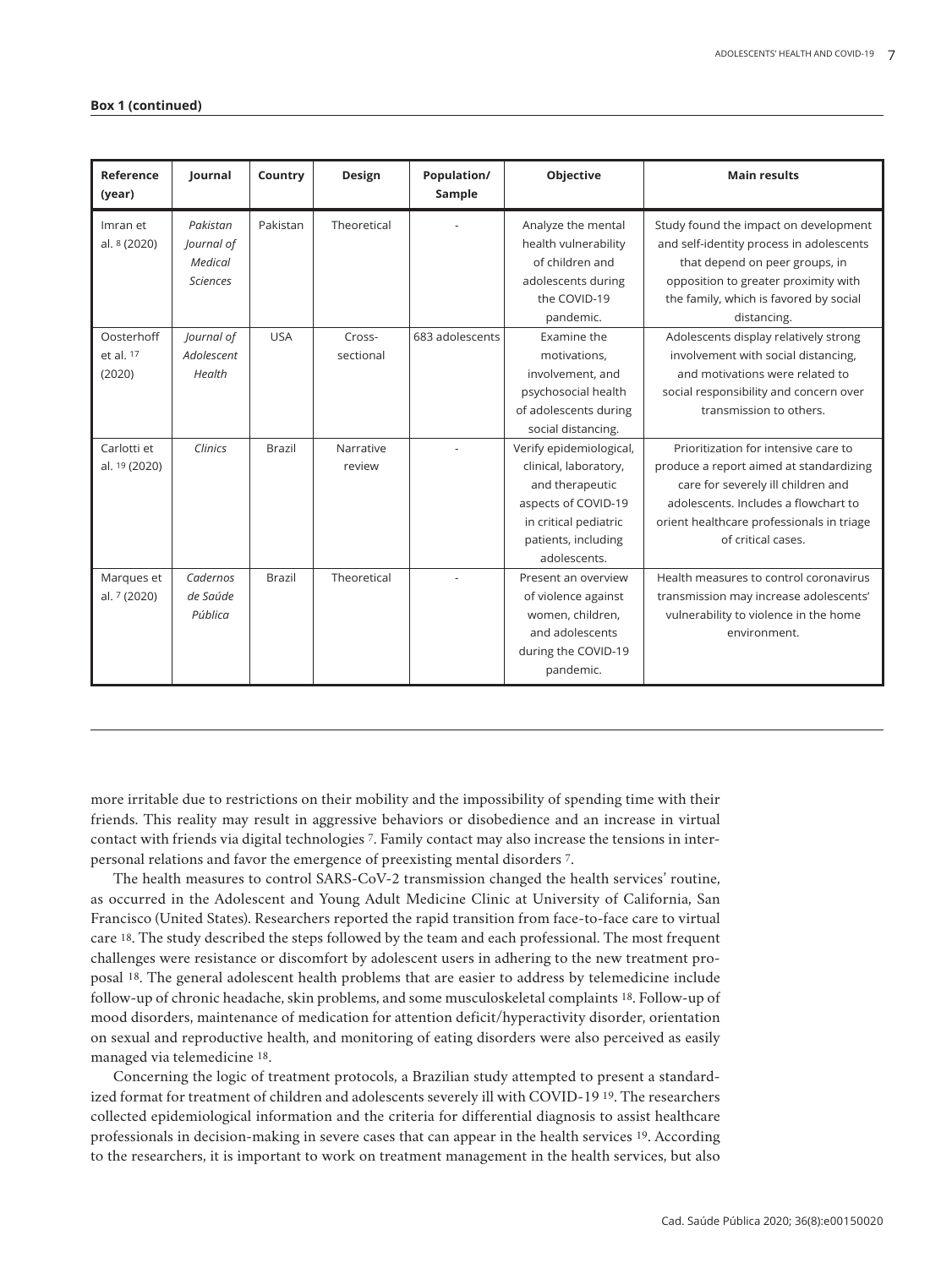to orient parents on the need to quickly mobilize adequate medical transportation when the situation worsens due to complications of the disease 19.

Research development has also been affected by the COVID-19 pandemic. One of the reviewed studies evaluated a research network with adolescents and young people at risk or living with HIV and found that changes were needed in the implementation of interventions and questions on COVID-19, added to the research protocols 20. The study found that these measures were capable of increasing the understanding of how the pandemic affects individuals at risk or living with HIV 20.

In short, the main data extracted from the 11 articles on adolescents' health refer mainly to mental health, human development, and clinical factors related to COVID-19. Figure 2 summarizes these findings.

The main limitations reported by the studies in the review involved the cross-sectional study design 16,17, use of self-report questionnaires 15,16,17, and relatively small samples or their characteristics 15,16,17. The one systematic review study reported limitations involving the short publication period, simplicity of the reviewed studies, and the inclusion of studies only conducted in China 13. Additional studies with a longitudinal design or larger samples and conducted in different contexts and with multiple information sources were suggested.

#### **Figure 2**

Summary of the main results of the 11 studies in the review.



### **Discussion**

The current study aimed to identify the impacts and effects of the COVID-19 pandemic on adolescents' health. Respiratory diseases such as asthma thus merit attention, since they can be a risk factor for SARS-CoV-2 infection. The review also found problems with the adolescents' mental health related to the disease and to the health measures implemented to control transmission. Specifically, social distancing measures and closing of schools have been experienced negatively. Social distancing measures can also favor the occurrence of violence or aggressive behaviors in the home setting. Health services that treat the adolescent population also had to reorient their patient care practices, and even the research had to be rethought.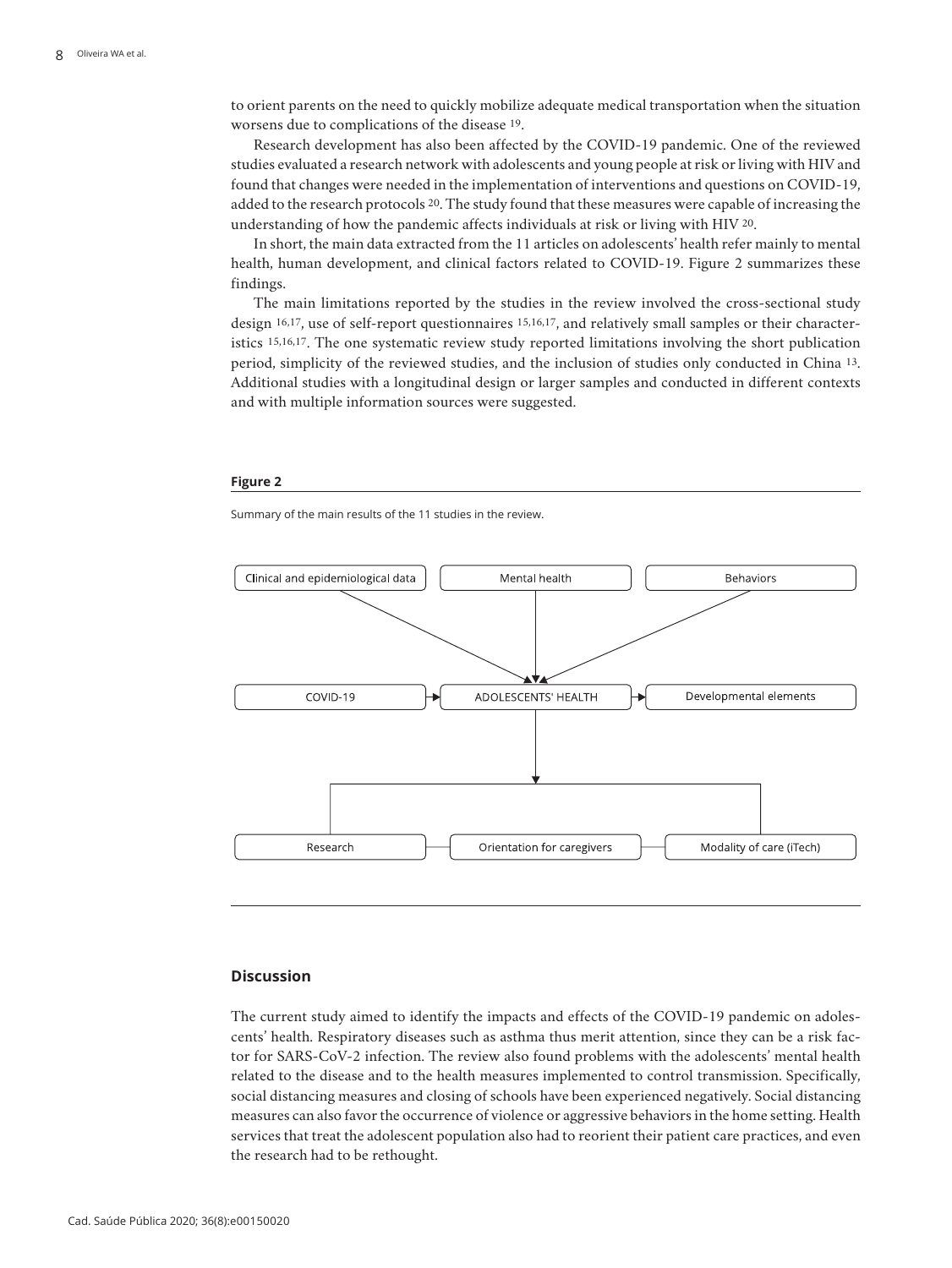Asthma prevalence is high in Brazilian adolescents. A nationwide study with 74,589 adolescents found 13.1% prevalence in the sample 21. The 2015 edition of the *Brazilian National School Health Survey* (PeNSE) collected data on 102,072 nineth-grade schoolchildren from all states of Brazil and the Federal District and found that 17.92% of the students had reported at least one lifetime episode of asthma 22. Cases of chest wheezing were also recorded as a common symptom (23.52%) in adolescents 22. These results highlight the importance of health professionals and teams monitoring cases of adolescents with a history of respiratory diseases and who may be at increased risk of COVID-19.

In addition, during the pandemic, there has been a documented increase in the risk of development of symptoms of anxiety, depression, and other psychological problems. This is due to the increasing stress from the characteristics of the pandemic itself, the decrease in mobility, the economic slowdown, and closing of schools, which are widely adopted measures to control transmission of the novel coronavirus and prevent health systems' collapse 5. In this scenario, people tend to become more anxious and depressed and may adopt extreme health risk behaviors such as suicidal ideation or suicide attempts and self-mutilation 23.

This kind of interpretation of the aggravation of mental health conditions results from other moments of pandemics or catastrophes in recent human history. Even considering that they are different periods, the study of these moments may signal what happens and how to act in the post-COVID-19 pandemic period. For example, during the SARS outbreak in 2003, there were reports of mild to severe psychiatric symptoms and conditions of anxiety, loneliness, boredom, rage, preoccupation with the quarantine's effect, and fear of infection in family and friends 24. From another perspective, two to three years after the 9/11 attacks in New York City in 2001, adolescents were among the most emotionally affected groups 25.

These experiences of adversity related to extreme situations extends to individuals' personal history. The coronavirus pandemic in 2020 may have similar long-term emotional and psychological benefits 24. For adolescents, besides the pandemic itself, there are social distancing measures and interruption of daily routines, excluding them from school attendance and spending time with their peer group. In terms of development, adolescence is a time of greater distancing from parent figures and family and greater proximity to classmates and friends, which is impossible in pandemic periods due to the need to stay at home 8. Social distancing can also mobilize internal changes or issues underlying the pandemic that precipitate the emergence of psychiatric conditions.

Psychological and mental health problems are thus frequent topics in the literature on adolescents' health. An overall prevalence of 30% of common mental disorders has been documented in Brazilian adolescents 26. The most common symptoms involve depression, anxiety, unspecific complaints, and somatization. Families may trigger processes of crisis, mainly when the family dynamic is marked by violence 27, which can be amplified during social distancing. Meanwhile, family interactions based on trust and emotional and social support 27 can be protective factors for mental health, a model that should be further elaborated in initiatives for family care.

Health services targeted to the adolescent population should also consider these issues, even when it is impossible to provide face-to-face care. The 11 studies reviewed here show how the pandemic has affected the services' routine and the need for rapid implementation of complementary models to avoid interrupting care. The possibility of online care or telemedicine is a valid trend, especially among adolescents that are familiar with the use of the technologies and the different medias, favoring adherence to digital health interventions, including those that address preventive behaviors or the care itself 20. However, there have been some reports of negative and aggressive reactions to the change in the modality of care from face-to-face to virtual 28.

Prolonged time in the home environment may also favor an increase in situations of violence against adolescents. This analysis emerges from initial studies on domestic violence that include adolescents in the risk groups, besides women and children 7. Domestic violence against adolescents is also considered a public health problem 29. It is characterized by the use of physical punishment to discipline or correct unwanted behaviors, through physical, psychological, or sexual aggression and cases of parental neglect 30. As a social phenomenon, domestic violence is viewed as the result of dynamic and psychosocial processes based on family interaction 29. Thus, with social distancing during the pandemic, abusive parents and guardians may increase such aggressions.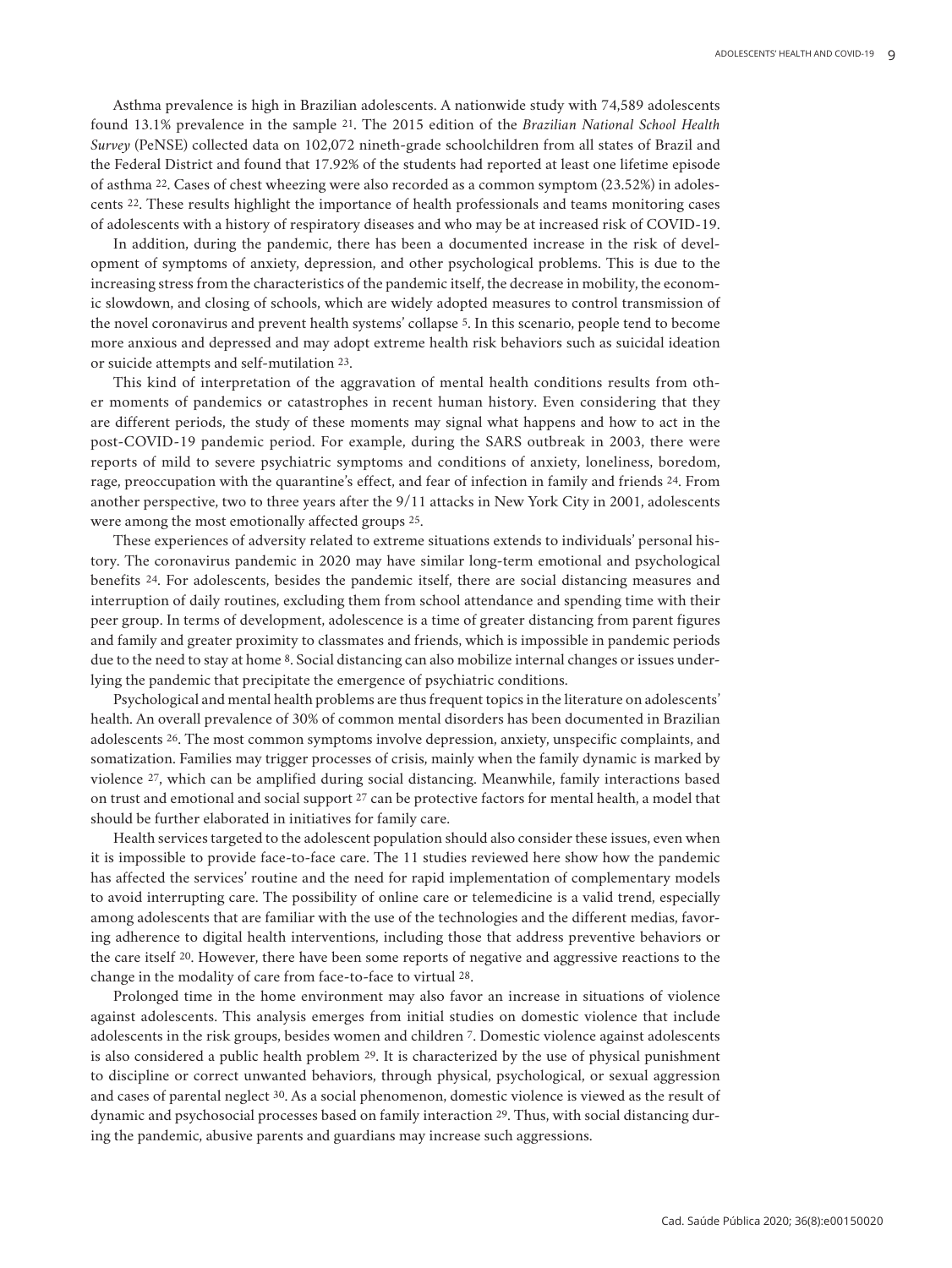Adolescents themselves may also display aggressive or delinquent behaviors while confined at home with their families. Adolescence is a time of development marked by psychobiological changes that can lead to an increase in emotional instability and greater irritability 31. This period also includes the process of definition of self-identity, which depends largely on peer relations 32. During the COVID-19 pandemic, meetings with friends and classmates decrease or disappear entirely, which can increase the stress, triggering negative or unruly behaviors or excessive use of digital technologies. Future studies are needed to examine the facets and impact of this time of social distancing for adolescents.

Parents and guardians can support their adolescent children in this moment, helping them understand cognitively or emotionally the importance of the health measures that are being adopted to control COVID-19. However, many parents are unprepared for this task. Explaining details in the transmission curve and its effect on public health is an alternative as a cognitive approach. Emotionally, adolescents can be sensitized concerning care for themselves, which can result in the prevention of transmission to others, including both the family and strangers. One of the studies in the review confirmed that adolescents tend to be internally disposed to adhere to and understand the importance of social distancing19. Adolescents should also be included in household activities, since this helps restore their sense of self-efficacy, characterized by the assessment that they are capable of performing something successfully at a moment of a radical break with their school or social routine.

Finally, although the evidence reviewed here is important, it should be interpreted in light of three main limitations. First, the studies' level of evidence was not measured, as assumed in the guidelines for scoping reviews. Second, there have been few studies on the COVID-19 pandemic's impact on adolescence, and much of the documented information is based on hypotheses concerning other adverse experiences. Third, the inclusion criterion for language of publication can also be considered a limitation, to the extent that the epidemic started in China, and studies published exclusively in Mandarin may have been overlooked.

### **Final remarks**

With an exploratory approach, this scoping review aimed to identify scientific evidence on the impact of the emerging COVID-19 pandemic on adolescence. The review found that adolescents' experiences with the COVID-19 pandemic have received relatively little attention in studies thus far, leaving various knowledge gaps. Adolescents present the same clinical symptoms as adults when infected with the novel coronavirus. Mental health problems and domestic violence in this time of development were associated with the pandemic itself or with social distancing, which adolescents understand and accept to some extent. The study's original contribution lies in the approach to adolescents' health during the pandemic. Thus, considering the expanded definition of adolescence, the review highlighted the need for studies with the capacity to assess the societal characteristics that individually and collectively influence the health of adolescents and their families during this time of prolonged cohabitation with social distancing.

Epidemiological studies with the adolescent population are recommended, along with studies capable of capturing nuances in adolescents' subjective experiences with a problem that causes fear, uncertainties, and insecurity. In terms of action and healthcare practices, primary healthcare teams should develop activities in health education and promotion with adolescents, even on virtual platforms, since adolescents have shown good adherence to these complementary modalities of care. Such modalities aim to raise adolescents' awareness of the health measures used to control transmission, beside encouraging the development of social responsibility, which assumes self-care and care for others.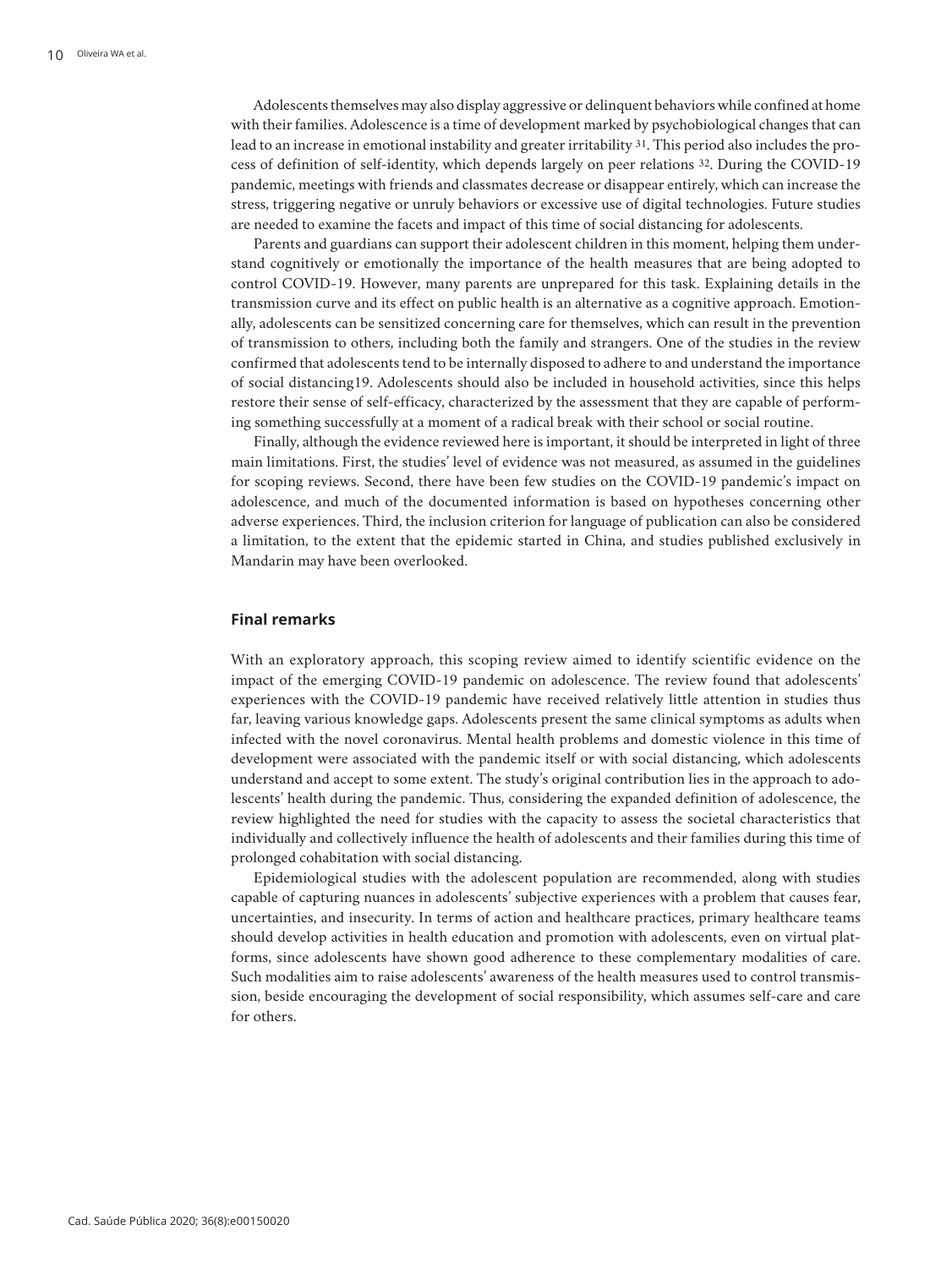# **Contributors**

W. A. Oliveira conceived and designed the study, contributed to the data collection and interpreta tion, and wrote the article. J. L. Silva contributed to the data collection, analysis, and interpretation, revision of the manuscript and approved the final version. A. L. M. Andrade, D. De Micheli and D. M. Carlos contributed to the data analysis and inter pretation, revision of the manuscript and approved the final version. M. A. I. Silva conceived the study, contributed to the data analysis and interpretation, revision of the manuscript and approved the final version.

# **Additional informations**

ORCID: Wanderlei Abadio de Oliveira (0000-0002- 3146-8197); Jorge Luiz da Silva (0000-0002-3727- 8490); André Luiz Monezi Andrade (0000-0003- 0111-8935); Denise De Micheli (0000-0001-8546- 4354); Diene Monique Carlos (0000-0002-4950- 7350); Marta Angélica Iossi Silva (0000-0002-9967- 8158).

### **Acknowledgments**

The authors would like to thank the support to the Brazilian National Research Council (CNPq) offered through productivity grants to D. De Micheli and M. A. I. Silva (processes: 304684/2017- 1 and 305469/2019-3, respectively).

### **References**

- 1. Sawyer SM, Azzopardi PS, Wickremarathne D, Patton GC. The age of adolescence. Lancet Child Adolesc Health 2018; 2:223-8.
- 2. Schaefer R, Barbiani R, Nora CRD, Viegas K, Leal SMC, Lora PS, et al. Políticas de saúde de adolescentes e jovens no contexto luso-brasi leiro: especificidades e aproximações. Ciênc Saúde Colet 2018; 23:2849-58.
- 3. Vinagre MG, Barros L. Preferências dos ado lescentes sobre os cuidados de saúde. Ciênc Saúde Colet 2019; 24:1627-36.
- 4. Vilelas JMS. O novo coronavírus e o risco pa ra a saúde das crianças. Rev Latinoam Enferm 2020; 28:e3320.
- 5. Oliveira WA, Oliveira-Cardoso EA, Silva JL, Santos MA. Impactos psicológicos e ocupacio nais das sucessivas ondas recentes de pande mias em profissionais da saúde: revisão inte grativa e lições aprendidas. Estud Psicol (Cam pinas) 2020; 37:e200066.
- 6. Enumo SRF, Weide JN, Vicentini ECC, Arau jo MF, Machado WL. Enfrentando o estres se em tempos de pandemia: proposição de uma cartilha. Estud Psicol (Campinas) 2020; 37:e200065.
- 7. Marques ES, Moraes CL, Hasselmann MH, Deslandes SF, Reichenheim ME. A violência contra mulheres, crianças e adolescentes em tempos de pandemia pela COVID-19: pano rama, motivações e formas de enfrentamento. Cad Saúde Pública 2020; 36:e00074420.
- 8. Imran N, Zeshan M, Pervaiz Z. Mental health considerations for children & adolescents in COVID-19 pandemic. Pak J Med Sci 2020; 36(COVID19-S4):S67-72.
- 9. Bruns DP, Kraguljac NV, Bruns TR. CO VID-19: facts, cultural considerations, and risk of stigmatization. J Transcult Nurs 2020; 31:326-32.
- 10. Joanna Briggs Institute. The Joanna Briggs Institute reviewers' manual 2015: methodol ogy for JBI scoping reviews. Adelaide: Joanna Briggs Institute; 2015.
- 11. Moher D, Liberati A, Tetzlaff J, Altman DG; PRISMA Group. Preferred reporting items for systematic reviews and meta-analyses: the PRISMA statement. PLoS Med 2009; 6:e1000097.
- 12. Abrams EM, Szefler SJ. Managing asthma dur ing coronavirus disease-2019: an example for other chronic conditions in children and ado lescents. J Pediatr 2020; 222:221-6.
- 13. Castagnoli R, Votto M, Licari A, Brambilla I, Bruno R, Perlini S, et al. Severe acute respira tory syndrome coronavirus 2 (SARS-CoV-2) infection in children and adolescents: a sys tematic review. JAMA Pediatr 2020; [Epub ahead of print].
- 14. Turbin RE, Wawrzusin PJ, Sakla NM, Traba CM, Wong KG, Mirani N, et al. Orbital cellu litis, sinusitis and intracranial abnormalities in two adolescents with COVID-19. Orbit 2020; 39:305-10.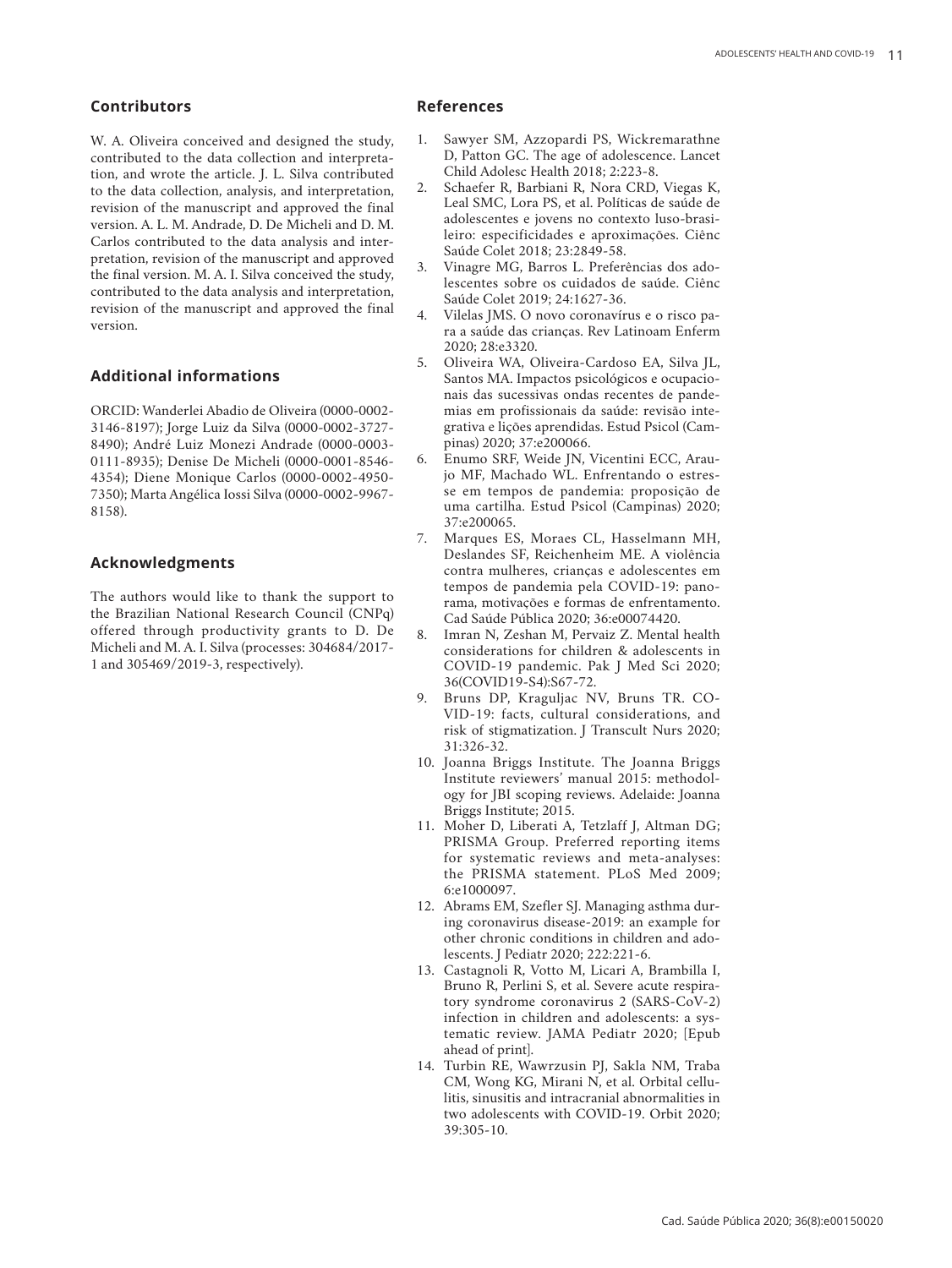- 15. Zhou S-J, Zhang L-G, Wang L-L, Guo Z-C, Wang J-Q, Chen J-C, et al. Prevalence and socio-demographic correlates of psychological health problems in Chinese adolescents during the outbreak of COVID-19. Eur Child Adolesc Psychiatry 2020; 29:749-58.
- 16. Liang L, Ren H, Cao R, Hu Y, Qin Z, Li C, et al. The effect of COVID-19 on youth men tal health. Psychiatr Q 2020; [Epub ahead of print].
- 17. Oosterhoff B, Palmer CA, Wilson J, Shook N. Adolescents' motivations to engage in social distancing during the COVID-19 pandemic: associations with mental and social health. J Adolesc Health 2020; 67:179-85.
- 18. Barney A, Buckelew S, Mesheriakova V, Ray mond-Flesch M. The COVID-19 pandemic and rapid implementation of adolescent and young adult telemedicine: challenges and op portunities for innovation. J Adolesc Health 2020; 67:164-71.
- 19. Carlotti APCP, Carvalho WB, Johnston C, Ro driguez IS, Delgado AF. COVID-19 diagnostic and management protocol for pediatric pa tients. Clinics 2020; 75:e1894.
- 20. Hightow-Weidman L, Muessig K, Claude K, Roberts J, Zlotorzynska M, Sanchez T. Maxi mizing digital interventions for youth in the midst of covid-19: lessons from the adolescent trials network for HIV interventions. AIDS Behav 2020; [Epub ahead of print].
- 21. Kuschnir FC, Gurgel RQ, Solé D, Costa E, Felix MMR, Oliveira CL, et al. ERICA: preva lence of asthma in Brazilian adolescents. Rev Saúde Pública 2016; 50 Suppl 1:13s.
- 22. Ribeiro-Silva RC, Barreto ML, Ramos D, Cruz AA, Oliveira-Campos M, Malta DC. Asthma trend in adolescence in Brazil: results of the National Adolescent School-based Health Sur vey (PeNSE 2012-2015). Rev Bras Epidemiol 2018; 21 Suppl 1:e180017.
- 23. Schmidt B, Crepaldi MA, Bolze SDA, Neiva-Silva L, Demenech LM. Saúde mental e intervenções psicológicas diante da pandemia do novo coronavírus (COVID-19). Estud Psicol (Campinas) 2020; 37:e200063.
- 24. Bahn GH. Coronavirus disease 2019, school closures, and children's mental health. Journal of the Korean Academy of Child and Adoles cent Psychiatry 2020; 31:74-9.
- 25. Mann MJ, Kristjansson AL, Sigfusdottir ID, Smith ML. The role of community, fam ily, peer, and school factors in group bullying: implications for school-based intervention. J School Health 2015; 85:477-86.
- 26. Lopes CS, Abreu GA, Santos DF, Menezes PR, Carvalho KMB, Cunha CF, et al. ERICA: prev alence of common mental disorders in Brazil ian adolescents. Rev Saúde Pública 2016; 50 Suppl 1:14s.
- 27. Rossi LM, Marcolino TQ, Speranza M, Cid MFB. Crise e saúde mental na adolescência: a história sob a ótica de quem vive. Cad Saúde Pública 2019; 35:e00125018.
- 28. Fegert JM, Schulze UME. COVID-19 and its impact on child and adolescent psychiatry - a German and personal perspective. Ir J Psychol Med 2020; [Online ahead of print].
- 29. Barros AS, Freitas MFQ. Violência doméstica contra crianças e adolescentes: consequências e estratégias de prevenção com pais agressores. Pensando Fam 2015; 19:102-14.
- 30. Quadros MN, Kirchner RM, Hildebrandt LM, Leite MT, Costa MC, Sarzi DM. Situación de la violencia contra niños y adolescentes en Brasil. Enferm Glob 2016; 15:162-73.
- 31. Senna SRCM, Dessen MA. Reflexões sobre a saúde do adolescente brasileiro. Psicol Saúde Doenças 2015; 16:217-29.
- 32. Melo MCB, Falbo Neto GH, Alchieri JC, Fi gueiroa JN. Avaliação do comportamento agressivo de adolescentes. Ciênc Saúde Colet 2015; 20:1861-8.